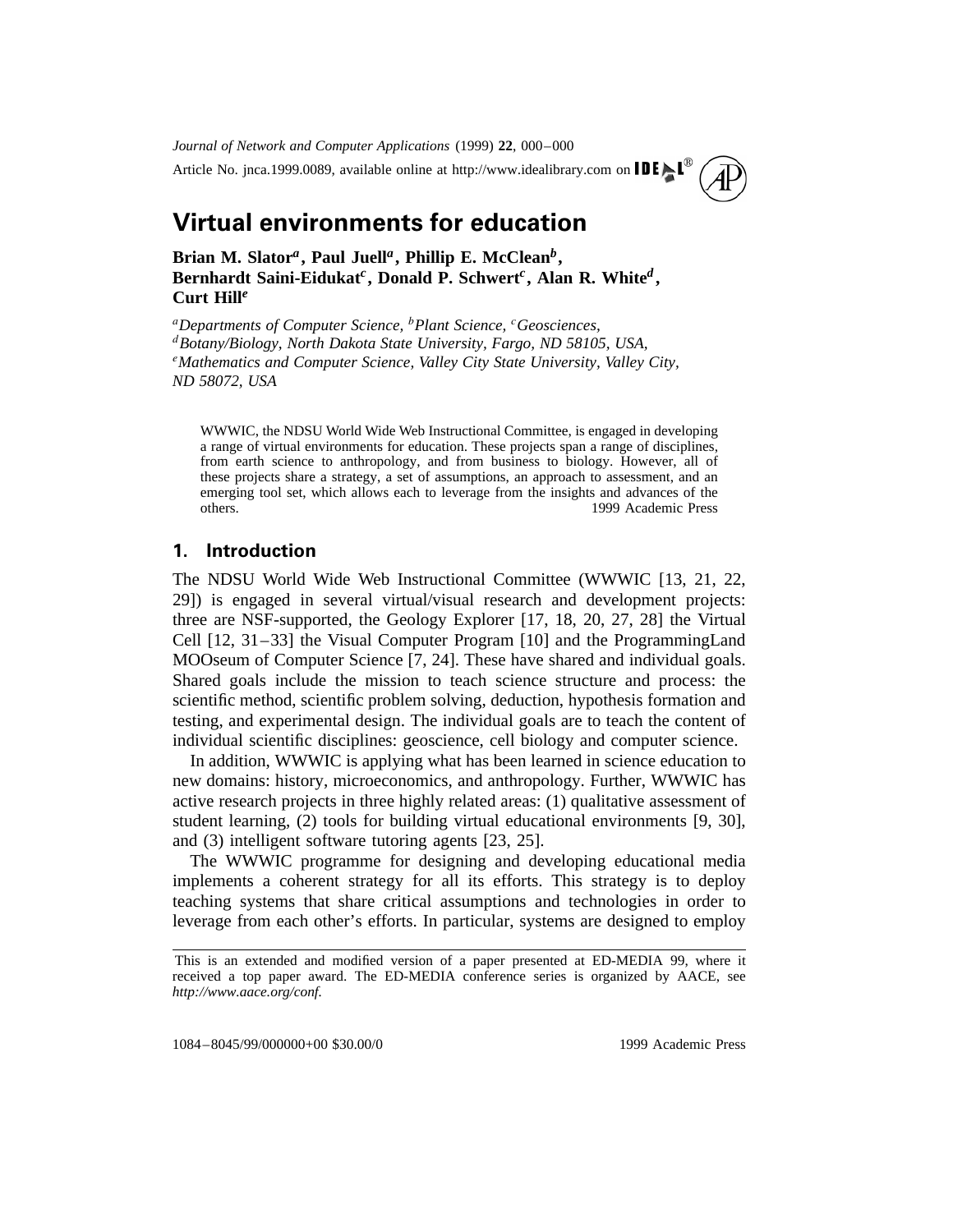consistent elements across disciplines and, as a consequence, foster the potential for intersecting development plans and common tools for that development.

## **2. Geology Explorer**

Geology Explorer is a virtual world where learners assume the role of a geologist on an expedition to explore the geology of a mythical planet. Learners participate in field-oriented expedition planning, sample collection, and 'hands on' scientific problem solving. The Geology Explorer world is simulated on an Object Oriented Multiuser Domain, the Xerox PARC LambdaMOO [2, 3]. A text-based version of Geology Explorer was tested in an introductory geology class during the summer of 1998. Results of that test were used to prepare for a larger test in the same geology class during autumm 1998. A graphical user interface to the Geology Explorer is in the process of design.

To play the game, students are transported to the planet's surface and acquire a standard set of field instruments. Students are issued an 'electronic log book' to record their findings and, most importantly, are assigned a sequence of exploratory goals. These goals are intended to motivate the students to view their surroundings with a critical eye, as a geologist would. Goals are assigned from a principled set, in order to leverage the role-based elements of the game. The students make their field observations, conduct small experiments, take note of the environment, and generally act like geologists as they work towards their goal of, say, locating a kimberlite deposit. A scoring system has been developed, so students can compete with each other and with themselves.

The Geology Explorer prototype can be visited at URL: *http://www.cs.ndsu. nodak.edu/*¾*slator/html/PLANET/*.

## **3. Virtual Cell**

The Virtual Cell (VCell) is an interactive, three-dimensional visualization of a bio-environment. VCell has been prototyped using the Virtual Reality Modeling Language (VRML), and is to be available via the Internet. To the student, the Virtual Cell looks like an enormous navigable space populated with 3D organelles. In this environment, experimental goals in the form of question-based assignments promote deductive reasoning and problem-solving in an authentic visualized context.

The initial point of entry for the Virtual Cell is a VRML-based laboratory. Here the learner encounters a scientific mentor and receives a specific assignment. In this laboratory, the student performs simple experiments and learns the basic physical and chemical features of the cell and its components. More notably, our laboratory procedures are crafted such that they necessitate a voyage into the Virtual Cell where experimental Science meets virtual reality. As the project progresses, students will revisit the laboratory to receive more assignments.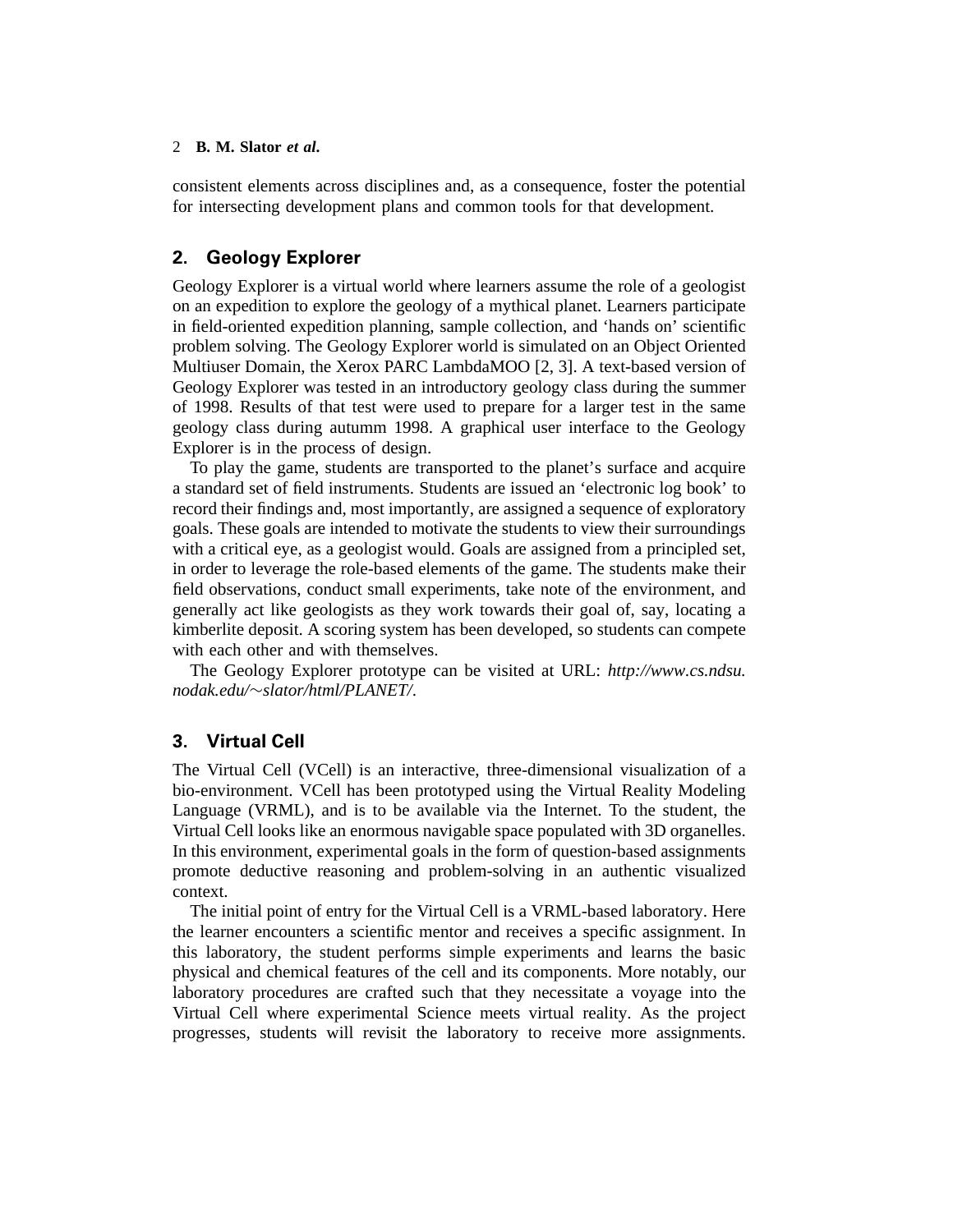Periodically, the student will bring cellular samples back to the virtual lab for experimentation.

The implementation of the Virtual Cell depends on coordinating three technologies: (1) VRML visualization, (2) Java client and simulation software, and (3) a text-based MOO server. Students use a standard WWW browser to launch a Java applet. The applet provides a connection to an object-oriented, multi-user domain where cellular processes are simulated and multi-user viewpoints are synchronized. The Java applet also controls the agent-based implementation of organic constituents, and launches an interface to the VRML representation of the Virtual Cell, allowing the student to explore and experiment within the 3D representation.

The Virtual Cell prototype can be visited at URL: *http://www.ndsu.nodak.edu/ instruct/mcclean/vc/*.

#### **4. Visual Computer Program and Programming Land Museum**

The goal of the Visual Program project is to provide an environment in which students can study and learn programming techniques. We provide tools to support active learning using visualizations of AI programs. These visualizations include animation, fly-through models and more interactive information models. The ProgrammingLand Museum implements an Exploratorium-style museum metaphor to create a hyper-course in computer programming principles aimed at structuring the curriculum as a tour through a virtual museum. Student visitors are invited to participate in a self-paced exploration of the exhibit space where they are introduced to the concepts of computer programming, are given demonstrations of these concepts in action, and are encouraged to manipulate the interactive exhibits as a way of experiencing the principles being taught.

ProgrammingLand is being developed on the Valley City State University (VCSU) campus as a Virtual Lecture adjunct to introductory programming language classes. Students peruse the exhibits of the museum, reading explanatory text that is displayed when they enter a room. A topic may be covered in one or more connected rooms. In addition to the displayed text there are a number of interactive demonstration objects in the museum that clarify or demonstrate the concepts. One such object is a code machine. It contains a short portion of programming language code and can perform any of the following functions: display the code; display the code with a line by line explanation of the purpose or syntax of each line; or display an execution of the code on a line by line basis. The goal of ProgrammingLand is to facilitate programming language courses, either locally or at a distance. At the beginning of this course the MOO had four wings, each incomplete. One of these was an introduction to using a MOO, each of the other three dealt with the one of the following programming languages:  $C++$ , Java and BASIC.

The ProgrammingLand Prototype can be visited at URL: *http://www.cs.ndsu. nodak.edu/*¾*slator/html/PLANET/wwwic-pland.html.*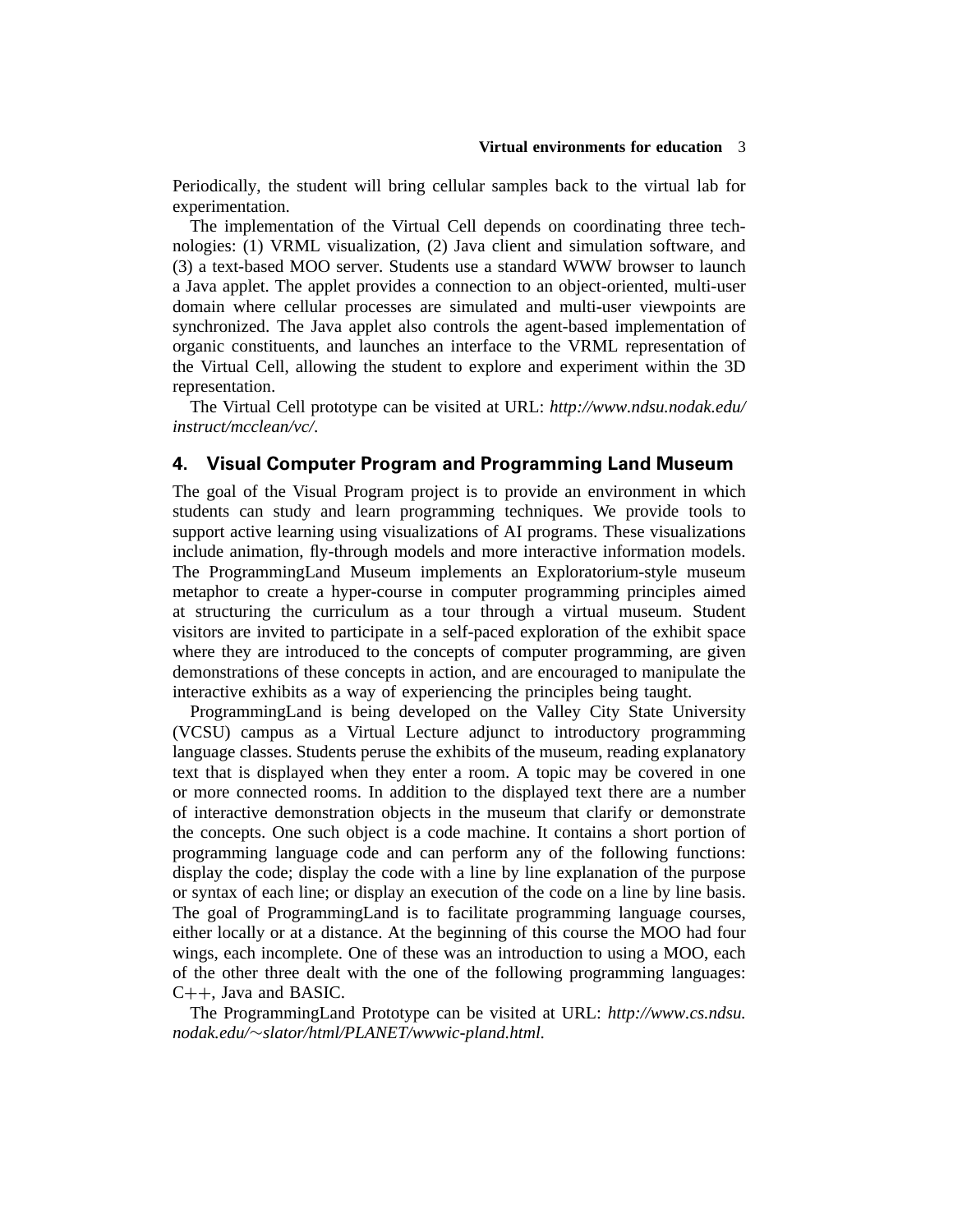#### **5. Blackwood**

Blackwood is a virtual environment that simulates a 19th Century Western American town, circa 1880. The town is populated with a variety of intelligent software agents to simulate an economic environment [8, 34], representative of the times. The spatially oriented virtual environment borrows freely from historical records and digital images available on the Internet, with assistance from archives at the NDSU Institute for Regional Studies.

The educational 'game' is one where players join the simulation and accept a retailer's role in the virtual environment. Rather than everyone vying for a portion of the same economic market, roles are variable and specific. For example, in this simulation players are assigned one of eight roles: blacksmith, wheelwright, dry goods merchant, tailor, cartwright, woodlot operator, leather maker or stable operator. Future plans include extending these roles to things like mortuary services, barber shops, apothocaries, gunsmiths and so forth. Therefore, players will only directly compete against other players with similar roles, or with software agents in the same profession, but not be in instant competition with every other player [26].

Meanwhile, the economic and cultural life of the simulation is sustained by an array of software agents for saloons and gambling establishments, banks and bankers, messenger services and teamsters, newspaper publishers, and others. In the future, the environment will support period-authentic atmosphere in the form of entertainments. For example, the circus might come to town, the weekly train will arrive from the east, a cattle drive will appear on the scene, preachers and circuit judges and medicine shows will pass through, and the occasional crime will be reported.

The Blackwood Prototype can be visited at URL: *http://www.cs.ndsu.nodak. edu/*¾*slator/html/blackwood/.*

#### **6. Virtual Polynesia**

WWWIC is in the process of designing an immersive, synthetic environment where students, in the role of anthropologist or trader, step ashore on an island in western Polynesia, in the south Pacific, near the turn of the 19th century. That island, and the culture encountered, is modelled after the Samoan islands at a time a time when Samoan culture was still unaltered by Western goods and ideas. The environment will focus on a small valley and surrounding territory which represent a microcosm of Samoan society. The anthropologist is able to observe and explore the traditional society as it had developed to that time. He/she is also able to witness the contact of cultures as the trader enters the picture. While the environment will be fictitious, it will be based on careful attention to actual Samoan materials and cultural traditions.

Virtual Polynesia is another experiment in creating virtual worlds where more than one role is available to students. In this scenario, the most obvious roles are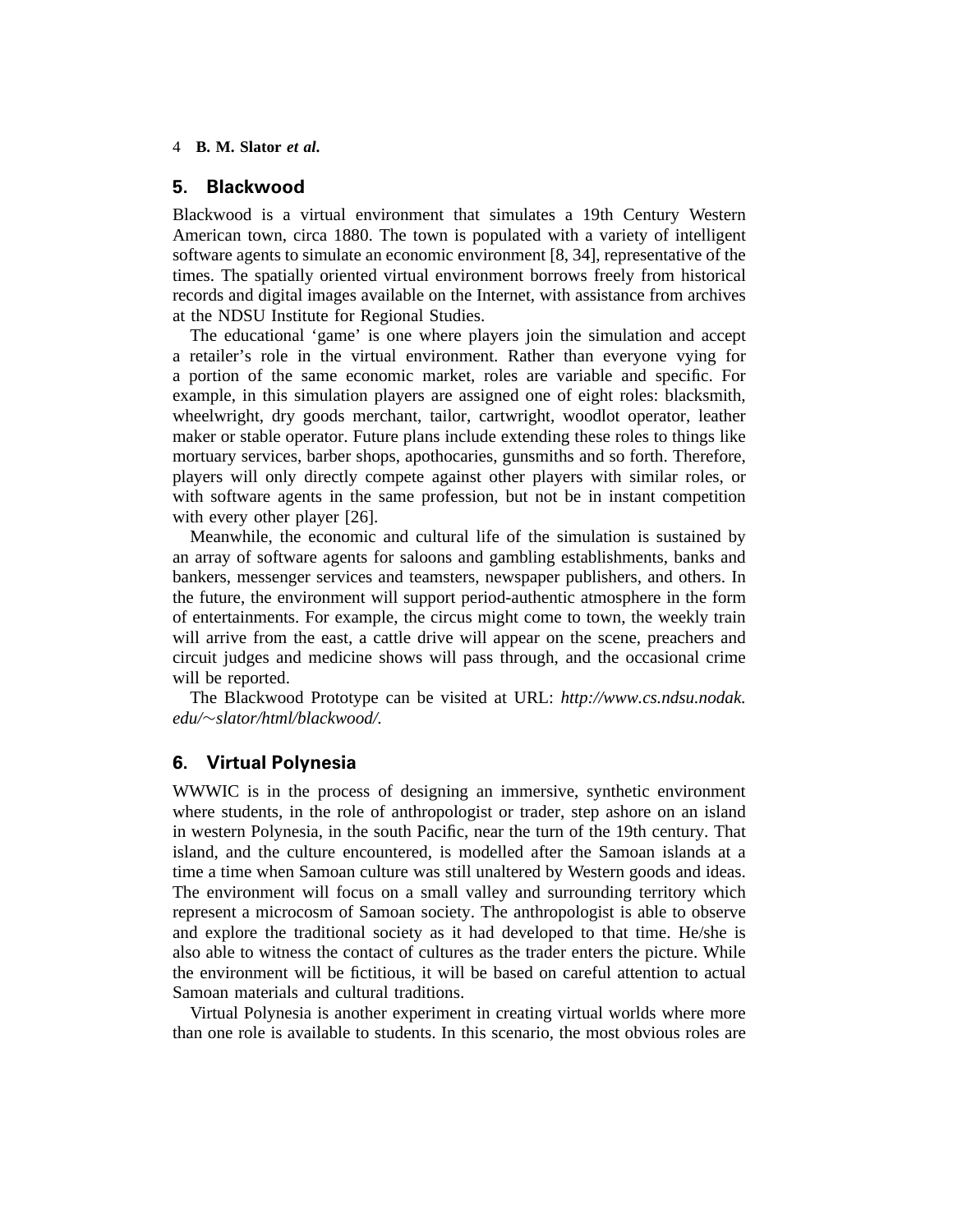trader and anthropologist. The trader will visit the culture looking to exchange Western goods for items in Samoan culture that would have value in the West. The anthropologist will look to the discovery of cultural artifacts that in some way illuminate our understanding of Samoan society.

## **7. The WWWIC Research Strategy**

The WWWIC projects are designed to capitalize on the affordances provided by virtual environments. For example, to

- control virtual time and collapse virtual distance,
- create shared spaces that are physical or practical impossibilities,
- support shared experiences for participants in different physical locations,
- implement shared agents and artifacts according to specific pedagogical goals,
- support multi-user collaborations and competitive play.

Specifically, the WWWIC projects each design with the following over-arching principles.

#### 7.1 *Role-based*

Simulated environments enable learners to assume roles in particular contexts and have meaningful, authentic experiences. In the popular culture, this approach is captured in the John Houseman adage, 'learning not the law, but learning to think like a lawyer'. More formally, WWWIC promotes a learning strategy based on the ancient idea of apprenticeship where, in modern terms, the student progresses by 'modelling the expertise' of the master. These environments allow the students access to the tools of the scientist and these tools, as noted by Lave and Wegner [11] embody the practices of science. Role-based learning is learning-by-doing, but not the mere goal oriented 'doing' of a task. Rather, it is learning-by-doing within the structure of playing a role in context. Instead of simply teaching goal-based behavior and tactical task-oriented skills and methods, the role-based approach communicates a general, strategic, manner of practice [14]. Authentic instruction [1] allows the student to participate in the practices of the working scientist.

## 7.2 *Goal-oriented*

Goals are important, but within the context of roles. It is through goals that obstacles leading to problem solving are encountered. It is within the local goal framework that techniques and methods are learned and rehearsed. Practice and repetition in problem-solving is how apprentices learn the master's craft. Goals provide problems to solve.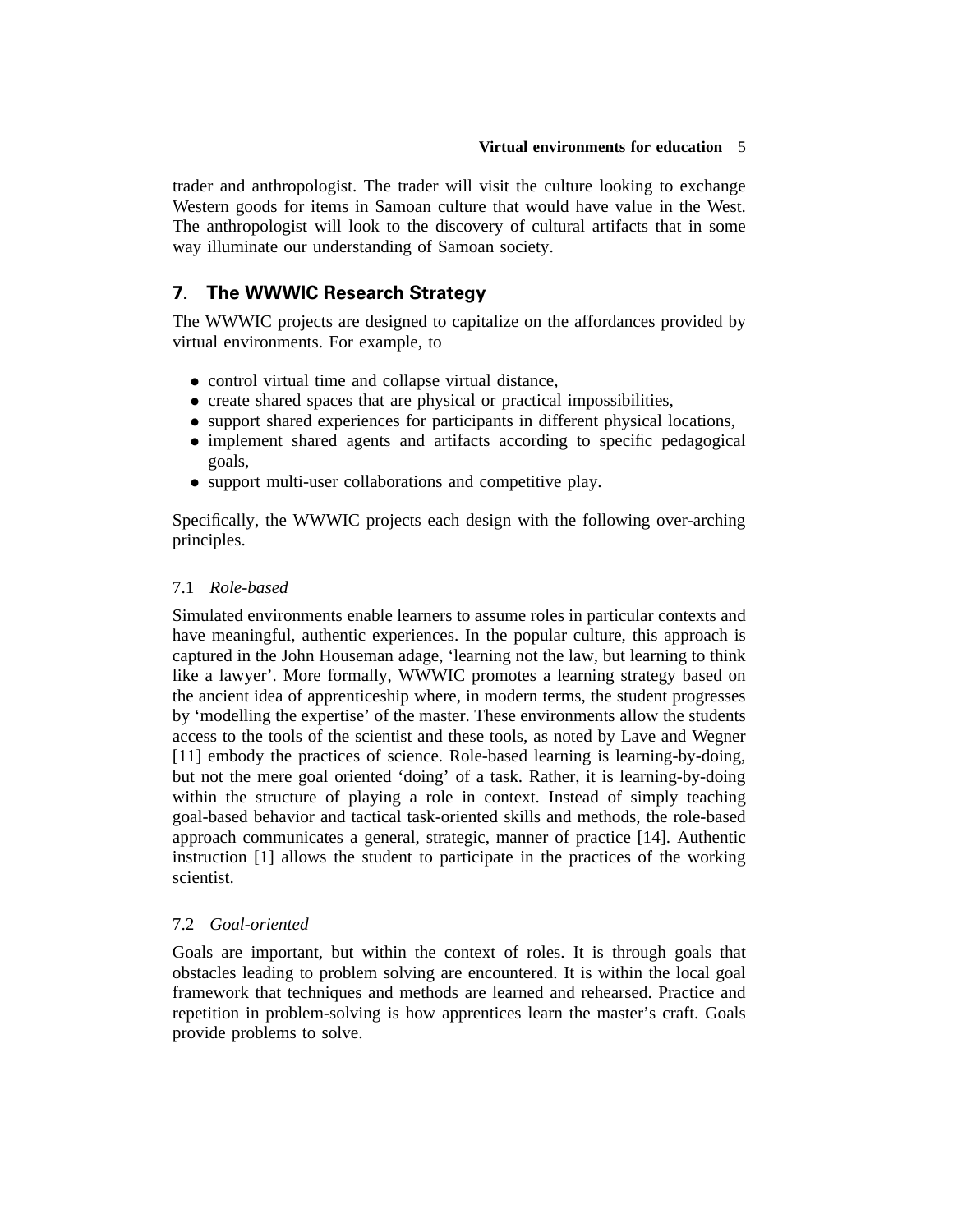#### 7.3 *Learn by doing*

When experiences are structured and arranged such that playing a role in the environment illustrates the important concepts and procedures of the simulated domain, students are able to 'learn by doing' [4]. Experiences are the best teachers.

## 7.4 *Immersive*

The combination of role-based scenarios and spatially oriented simulations is conducive to an immersive atmosphere. The concept of immersion has long been shown valuable in foreign language learning (where, it is anecdotally understood, the key moment arrives when the learner succeeds in reaching the point where they are 'thinking in X', where X is French, German, Farsi, or whatever). Immersion, then, is elemental to the concept of role-based learning where it is the strategic thinking of the master within an authentic contenxt the apprentice eventually learns to model.

## 7.5 *Spatially oriented*

WWWIC simulations are spatially-oriented to leverage off the natural human propensity to towards physically plausible context. In this way, simulations promote the 'willing suspension of disbelief' which in turn reinforces the rolebased elements of the environments.

## 7.6 *Exploratory*

Exploratory simulation means enabling students to control their experience and pursue their own interests. This approach, usually referred to as user-centred design, promotes a pedagogical environment where learners are self-directed and given the freedom to structure, construct, and internalize their own experience [5, 6].

## 7.7 *Game-like*

The value of play in learning can hardly be over-stressed. Students quickly tire of rigid tutorial systems designed to teach at any cost and at some predetermined pace [19]. However, since simulations can be adaptive and responsive, playing a role in a simulation can be fun. Players will throw themselves terrier-like into an environment if it feels like a game. Insofar as possible, educational software should be engaging, entertaining, attractive, interactive, and flexible: in short, game-like [26].

## 7.8 *Highly interactive*

One major challenge for science educators is to develop educational tools and methods that deliver the principles but also teach important content material in a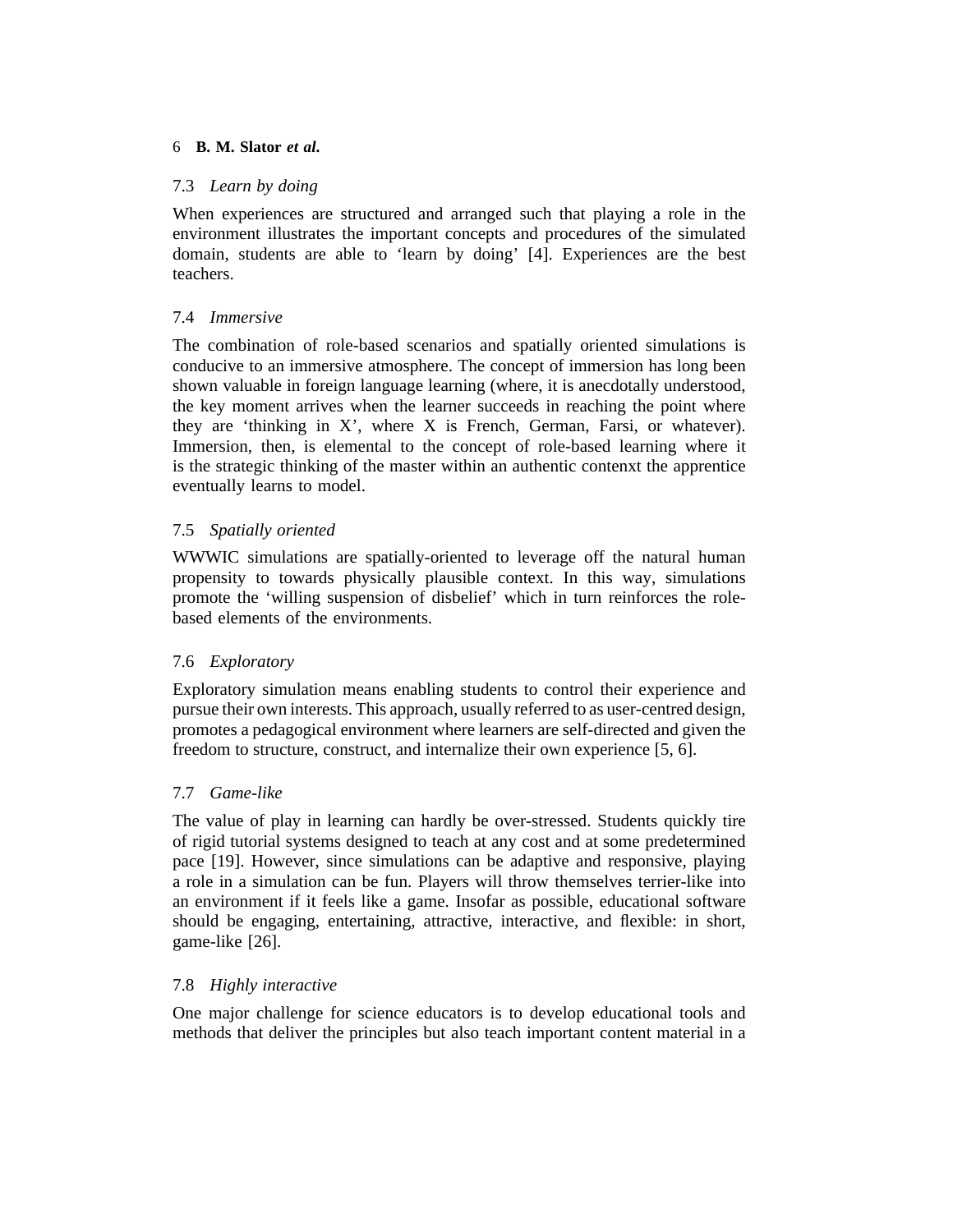meaningful way. At the same time, the need for computer-based education and distance learning systems has become increasingly obvious, while the value of 'active' versus 'passive' learning has become increasingly clear [16].

#### 7.9 *Multi-user/player*

One challenge is to craft role-based, goal-oriented environments that promote collaboration as well as the more easily conceived competition. The answer lies in designing systems where student/players have multiple roles to choose from, and to carefully construct the simulation so that these roles are inherently complementary. WWWIC educational systems are uniformly multi-user, and hosted on a MOO-based client-server architecture.

#### 7.10 *Software agents*

Software agents are implemented to exhibit authentic behavior(s) of the following types:

- ž *atmosphere agents*: an agent that simply lends to the local colour. For example, in an urban simulation there might be a street magician, a street vendor, a beat policena, a street sweeper, and so forth; in a museum simulation there might be visitors wandering the exhibits or vendors selling popcorn; on a planet perhaps animals roaming the desert;
- *infrastructure agents*: an agent who contributes in some way to the gameplay: in an urban simulation perhaps a banker, an employee, an advertising consultant, and so forth; in a museum, one might expect a guide; on a planet, another kind of guide or a laboratory assistant;
- *tutoring agents*: an agent that monitors player moves, and visits players to give them advice in the form of expert stories and cases, or in some other way assists players in learning to play. These will represent expertise or past experiences of other players.

#### 7.11 *Unintrusive tutoring*

A key feature of educational media is the ability to tutor students. In WWWIC environments, tutoring is done through unintrusive but proactive software agents. Agents monitor student actions and 'visit' a student when the need arises. Tutors give advice, but they do not mandate or insist on student actions, nor do they block or prevent student actions.

#### 7.12 *Intelligent software tutoring agents*

We implement three different approaches to intelligent tutoring [23, 25], based on the knowledge available to the tutoring agent.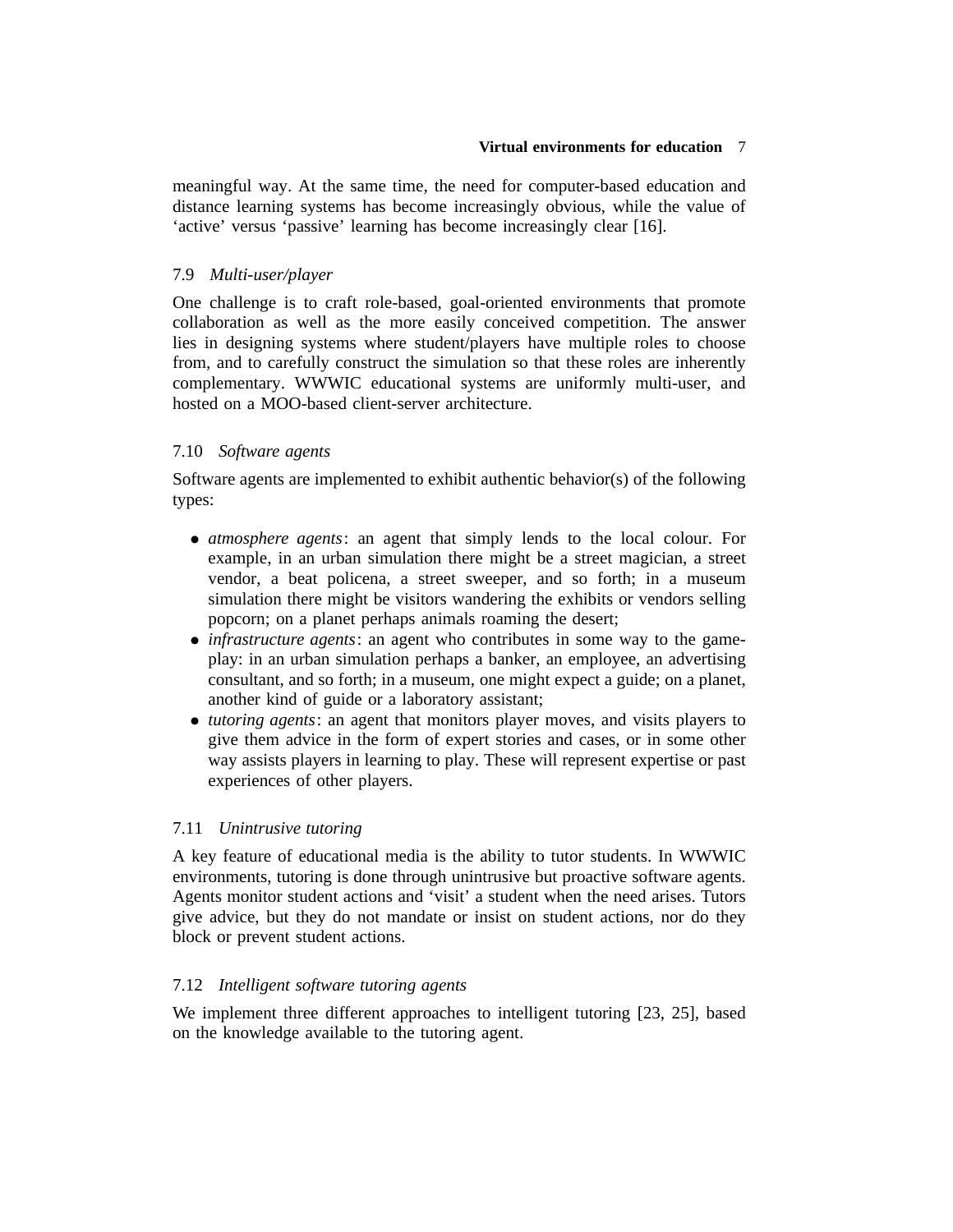(1) *Deductive tutors* provide assistance to players in the course of their deductive reasoning within the scientific problem solving required for the accomplishment of their goals.

*Example*: intelligent tutoring agents in the NDSU Geology Explorer [17, 18, 20, 27, 28], which work from knowledge of the rocks and minerals, and knowledge of the 'experiments' needed to confirm or deny the identity of a rock or mineral. Three opportunities for deductive tutoring present themselves:

- an *equipment tutor* detects when a student has failed to acquire equipment or instruments necessary to achieving their goals;
- an *exploration tutor* detects when a student has overlooked a goal in their travels;
- a *science tutor* detects when a student makes a wrong identification and why (i.e. what evidence they are lacking); or when a student makes a correct identification, but with insufficient evidence (i.e. a lucky guess).
- (2) *Case-based tutors* provide assistance to players by presenting them with examples of relevant experience. This is accomplished by:
	- creating a library of prototypical cases of success and failure;
	- treating the student's experience as though it were a case;
	- matching the student's case with the library and retrieving the most similar, relevant case for remediation.
- (3) *Rule Based tutors* provide assistance by:
	- encoding a set of rules about the domain
	- monitoring student action looking for one of these rules to be 'broken'
	- 'visiting' the student to present an expert dialog, or a tutorial.

#### 7.13 *Shared courseware tools*

Creating virtual/visual worlds is an intensive process in terms of pedagogical design, knowledge engineering, and software development. Having gained experience in the hand-crafting of these systems, WWWIC is now in the process of designing and developing an integrated library of software tools to substantially streamline the development of future worlds [30]. These tools primarily support simulation and agent building, and are of the following types:

• *Virtual Abstraction Tool*: Jia [9] implements a first version of a graphical tool for building abstraction hierarchies in LambdaMOO. This tool enables the creation, deletion, renaming, and recategorizing of objects. Tools of this sort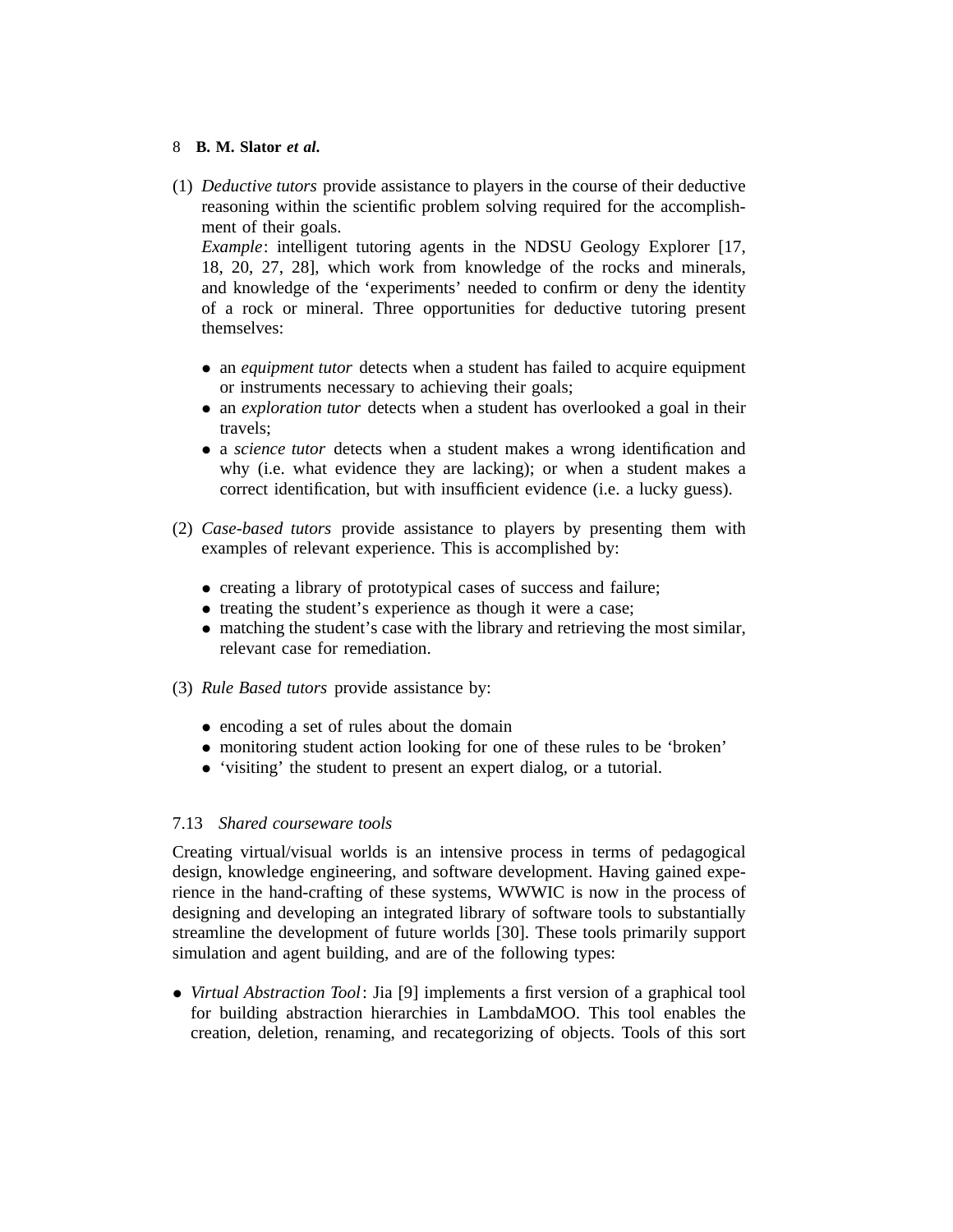enable content experts to visualize the structure of the knowledgebase and assist with creating the taxonomic structures for representing conceptual knowledge.

- *Virtual Entity Tool*: we are implementing a tool to employ an entity template system with a form-filling interface to enable creation of multiple instances of a category. For example, we will define a template for minerals that specifies the properties indigenous to minerals, and ranges of values associated with each property. Then, a content specialist will create new minerals, quartz, tourmaline, talc, etc., with a graphical form-filling interface where values such as colour, texture, and hardness can be quickly and easily selected from menus. This tool is general in that any category of entity (animal, mineral, or vegetable) can be constructed with it.
- *Spatial Environment Tool*: we are implementing a spatial environment tool (i.e. a virtual map building tool) to allow environment designers to graphically create and manipulate spaces in a virtual world. By using a map-like interface, content specialists will decide on the specification of locations, such as geological formations and placement of these in relation to each other.
- ž *Integrated Virtual World Building Tool*: we are implementing a master tool that coordinates and manages the process of building virtual worlds. This tool supports the implementation of virtual worlds from the ground up, by giving access to the construction tools, and a 'surface' view of the world as it develops. For example, content specialists building, say, virtual space for paleontology, will use the *Virtual Abstraction Tool* to create the hierarchy of concepts related to fossils. Then the *Virtual Entity Tool* will be used to create an inventory of fossils in different categories. Meanwhile, the *Spatial Environment Tool* will be used to create canyons and mountains where the fossils will reside. The integrated tools set, which we are calling GUMI Suite (Graphical User-friendly MOO Interface) will support the developer's exploration of the virtual world as they develop it. At the same time, the integrated tool will support the *Deductive Tutoring Agent Tool* (described next), since they operate on the same objects.
- *Deductive Tutoring Agent Tool*: we are implementing a tool to
	- (1) provide a menu of virtual testing equipment and the range of values each produces—from this a subject matter expert can choose the appropriate instrument-value pairs;
	- (2) provide a menu of substances in the same category, to serve as a template; and
	- (3) check other substances to insure a unique set of plausibly sufficient criteria for each.

These three functions will insure that tutoring is supported on all identification tasks and will have the further benefit of checking for consistency of artifacts in the synthetic world. This tool will be integrated into GUMI-Suite, described above.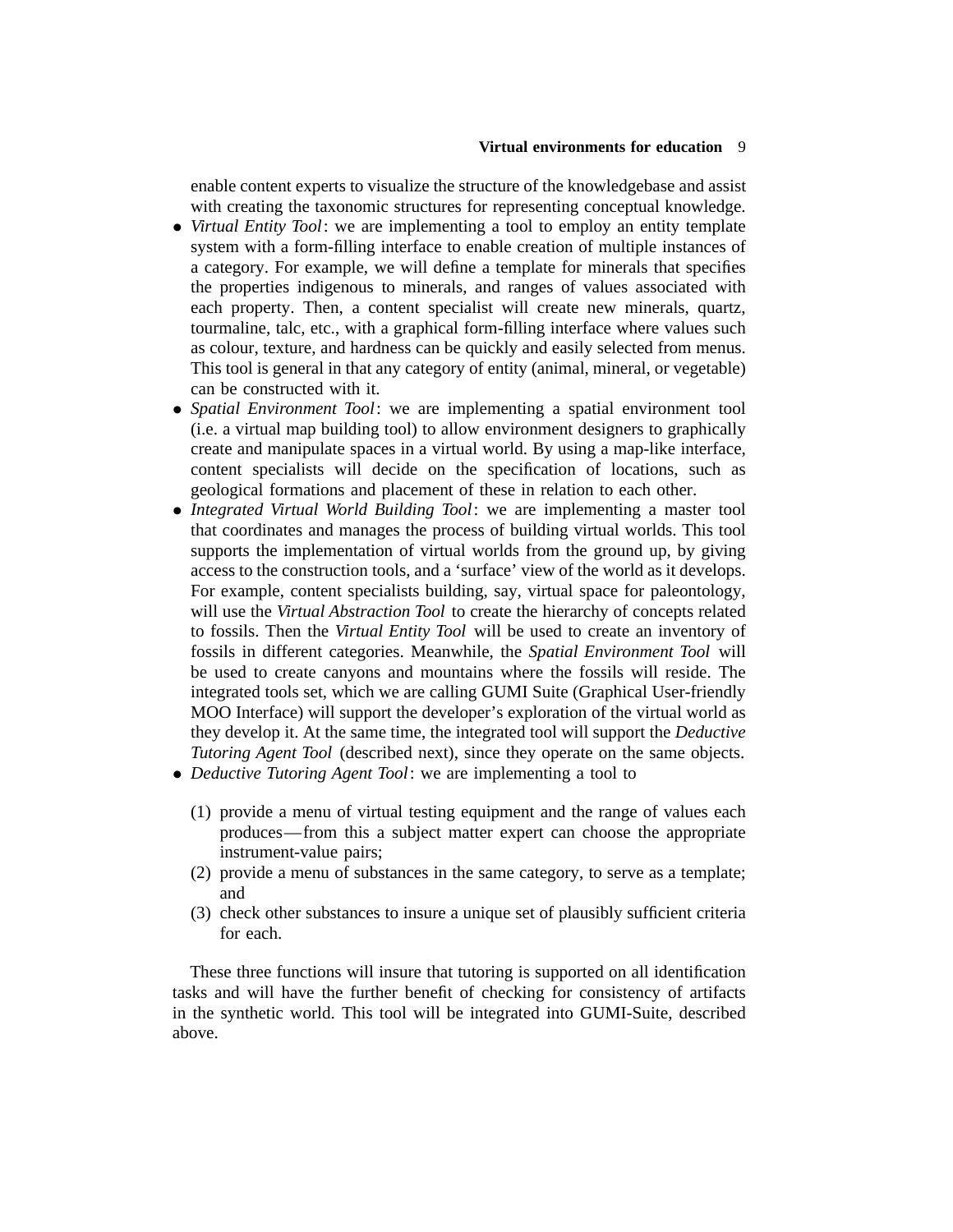The ultimate aim in developing software tools is to support the construction of synthetic environments and move development into the hands of content specialists, teachers, and curriculum developers, rather than computer programmers.

#### 7.14 *Qualitative assessment*

Developing methods for the assessment of student learning are a central element of this research. Briefly, the assessment goal is to determine the benefit to students derived from their 'learn by doing' experiences.

Our assessment strategy rejects the notion of standardized multiple choice tests as an adequate instrument in this pedagogical context. While there are, indeed, facts and concepts acquired in the course of exploration, which are neatly packageable and testable with objective instruments, the effect on student learning in that arena will not be significant, nor would we expect it to be.

Therefore, our assessment protocol is a qualitative one that seeks to measure how student thinking has improved. To do this, players are given a pre-game narrative-based survey where they are told short problem solving stories and asked to record their impressions and any questions that occur to them. These surveys are analysed for the presence of what could be considered 'important' domain or problem-solving concepts or procedures.

#### **8. Conclusion**

The main goals of science education is to teach students a framework of basic principles and approaches that can later be used to solve science-based problems. In addition, specific scientific fields are content based. For students to have a successful appreciation of science, they must master the content of a discipline. Scientists can be seen as a community or culture whose members share a set of beliefs and practices. Science, in this view, can be seen as a 'community of practice' (e.g. [15]). The challenge for science educators is to employ educational methods that deliver both the basic principles and the important content material, in the context of this community and in a meaningful way.

Choice of computer-based courseware significantly affects how and to what depth principles and content are available to the student. For example, it was not that long ago that engineering students were given the overnight assignment of measuring the load on a beam. With the advent of sophisticated CAD software, the overnight assignment can now be to design an entire room in which all of the load bearing walls meet specific code requirements. The impact of the software is two-fold. First, the principle of load is taught relative to a real-world problem context: the design of a room or even a building. Second, content is delivered at a faster rate because student learning is assisted by the use of professional tools. Over a period of time, what were once advanced topics will be taught earlier in the curriculum. This evolution will in turn lead to a more meaningful education.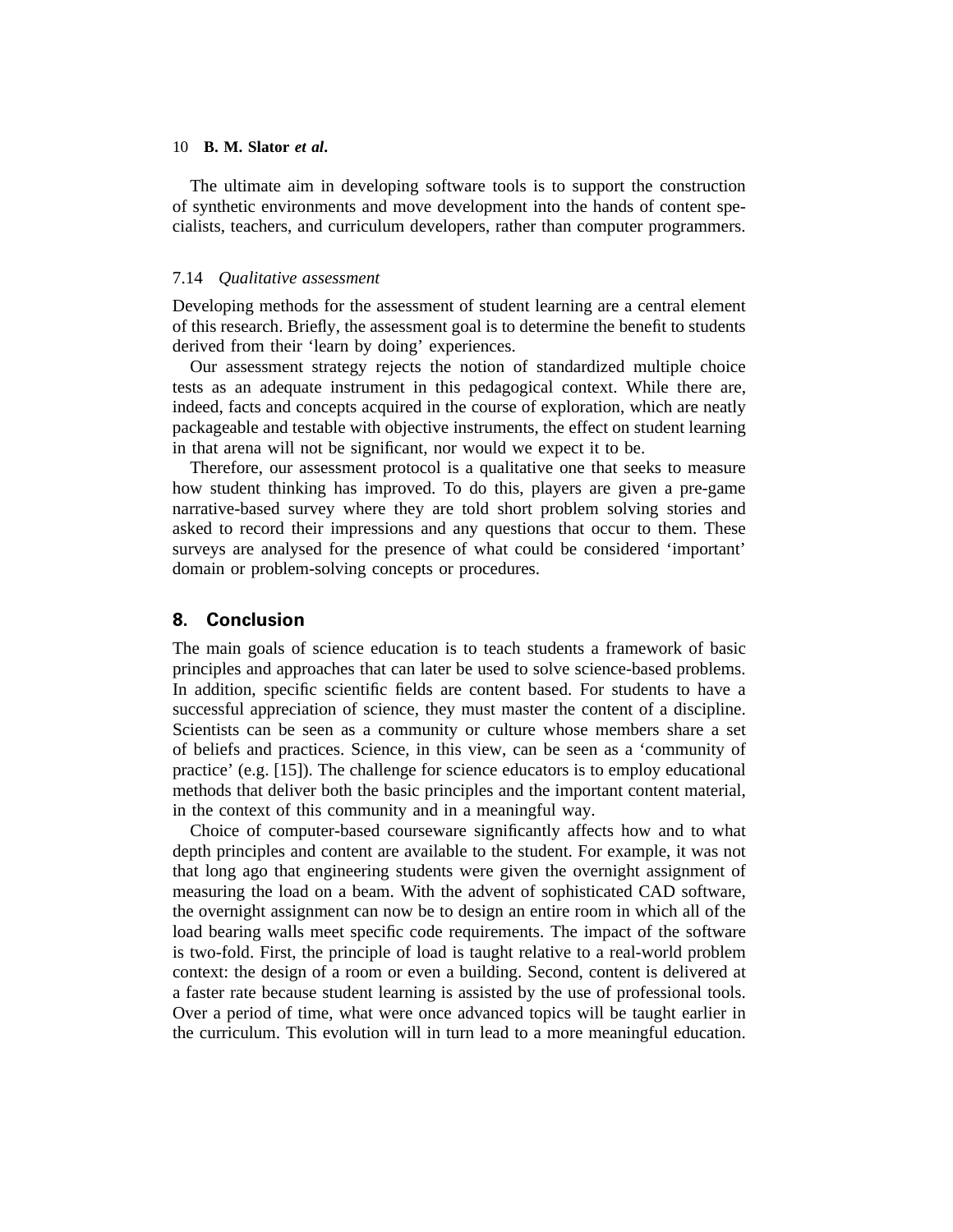Other issues are also affecting the science educators choice of pedagogical methods. The student body is more diverse than ever on any student campus. The demographics of the student body suggest the average age of the student body is older with a greater percentage of the students having to simultaneously support their education by outside employment. The students also have a different, more practical, attitude toward their education. All of these factors require the educator to search for instructional methods to augment the lecture–laboratory approach to science education.

Computer technology addresses some of these issues. For example, multimediabased delivery of course materials offer multiple modes that reach students with different personal styles. Network-based instruction tools can relieve some of the place-bound and time-bound problems of the modern student. Finally, actively engaging students with unique visualizations and role-based simulations with dynamic interfaces has to potential to engage in ways that lecture-laboratory approaches can never hope.

#### **Acknowledgments**

WWWIC projects are funded by the National Science Foundation under grants DUE-9752548 and EAR-9809761. The authors acknowledge the large team of dedicated undergraduate and graduate students in the computer and other sciences who have made these projects so successful. Additional thanks to Mark Tinguely, who saved our world when its universe imploded, and to Col. Dave Schmidt for the name: Planet Oit.

For further information on our virtual worlds software development , visit the NDSU WWWIC web site at URL: *http://www.cs.ndsu.nodak.edu/wwwic/.*

#### **References**

- 1. J. S. Brown, A. Collins and P. Duguid 1989. Situated Cognition and the Culture of Learning. *Educational Researcher*, **18**(1), 32–42.
- 2. P. Curtis, 1992. Mudding: Social Phenomena in Text-Based Virtual Realities. *Proceedings of the Conference on Directions and Implications of Advanced Computing* (sponsored by Computer Professionals for Social Responsibility). Berkeley, April 1992.
- 3. P. Curtis, 1998. *Not Just a Game. High Wired: on the Design, Use, and Theory of Educational MOOs*. Michigan: University of Michigan Press.
- 4. J. Dewey, 1900. *The School and Society*. Chicago: The University of Chicago Press.
- 5. T. M. Duffy and D. H. Jonassen, 1992. Constructivism: new implications for instructional technology. In *Constructivism and the Technology of Instruction*. Duffy and Jonassen (eds.), Hillsdale: Lawrence Erlbaum.
- 6. T. M. Duffy, J. Lowyck and D. H. Jonassen, 1983. *Designing Environments for Constructive Learning*. New York: Springer-Verlag
- 7. C. Hill and B. M. Slator, 1998. Virtual Lecture, Virtual Laboratory, or Virtual Lesson. *In the Proceedings of the Small College Computing Symposium (SCCS'98)*. Fargo-Moorhead, April, 1998, pp. 159–173.
- 8. R. Hooker and B. M. Slator, 1996. A Model of Consumer Decision Making for a Mud Based Game. *Proceedings of the Simulation-Based Learning Technology Workshop at the Third International Conference on Intelligent Tutoring Systems* (ITS'96). Montreal, 11 June, 1996, ´ pp. 49–58.
- 9. Y. Jia, 1998. *An Abstraction Tool for Virtual Reality*. MS Thesis North Dakota State University.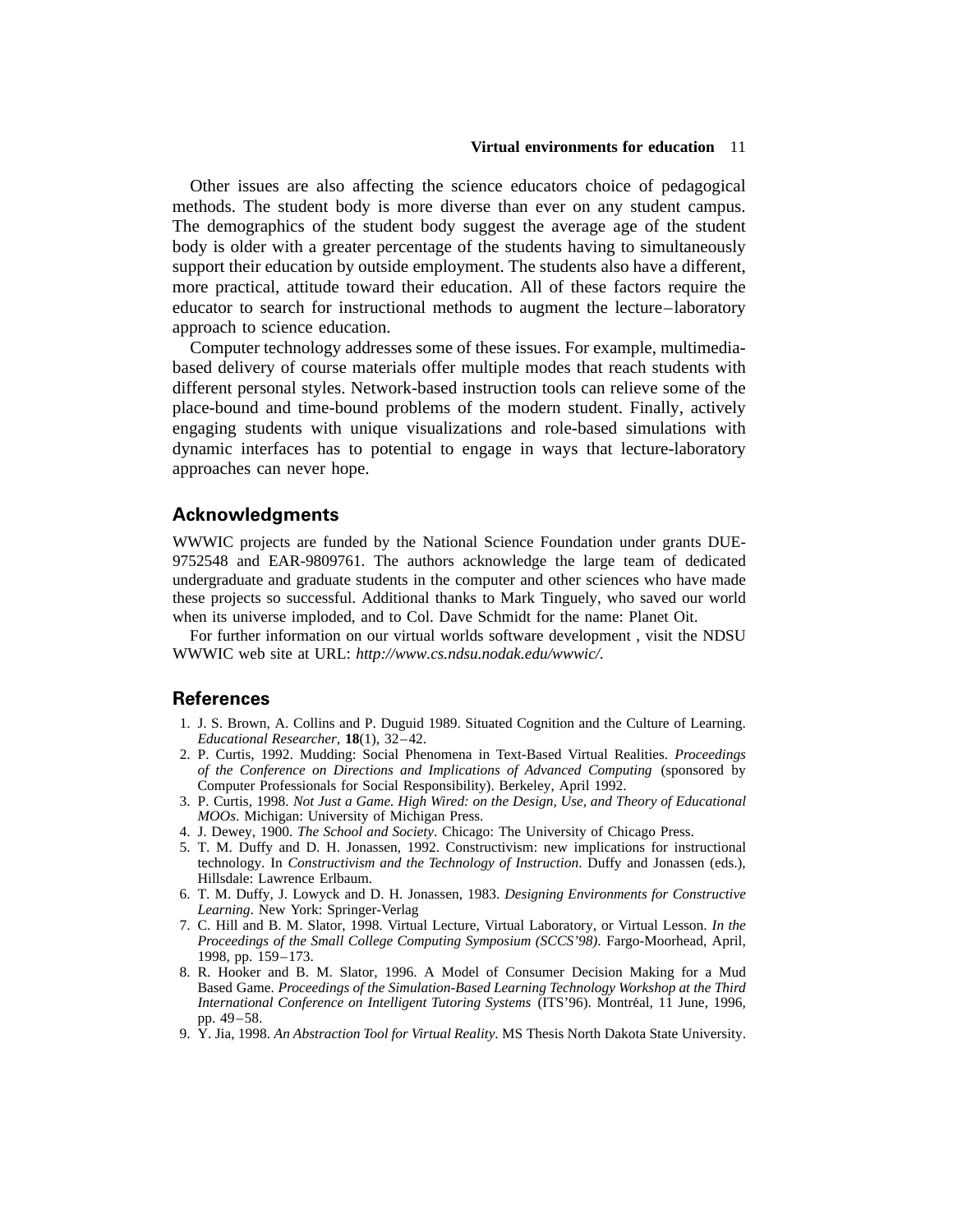- 10. P. Juell, 1999. Educational Opportunities Using VRML in the AI Classroom. *International Conference on Mathematics/Science Education & Technology* (M/SET-99), 1–4, March, 1999, San Antonio, TX, pp. 119–123.
- 11. Lave and Wenger 1991. *Situated Learning: Legitimate Peripheral Participation*. Oxford: Oxford University Press.
- 12. P. McClean, 1998. *WWWIC Virtual Cell Development Site*. See URL: http://www.ndsu.nodak. edu/instruct/mcclean/vc/
- 13. P. E. McClean, D. P. Schwert, P. Juell, B. Saini-Eidukat, B. M. Slator, A. R. White. 1999. Cooperative Development of Visually-Oriented, Problem-Solving Science Courseware. *International Conference on Mathematics/Science Education & Technology* (M/SET-99), 1–4, March 1999, San Antonio, TX, pp. 486–491.
- 14. M. McLuhan, 1964. *Understanding Media*. New York: McGraw-Hill Book Co.
- 15. R. Pea, 1993. Practices of distributed intelligence and design for education. In *Distributed Cognition: Psychological and Educational Considerations*, G. Salomon (ed) pp. 47–87. Cambridge, Mass: Cambridge University Press.
- 16. T. A. Reid, 1994. *Perspectives on computers in education: the promise, the pain, the prospect*. Active Learning. 1(1), Dec. CTI Support Service. Oxford, UK.
- 17. B. Saini-Eidukat, D. Schwert and B. M. Slator 1999. Designing, Building, and Assessing a Virtual World for Science Education. *Proceedings of the 14th International Conference on Computers and Their Applications* (CATA-99), 7–9, April Cancun, pp. 22–25.
- 18. B. Saini-Eidukat, D. Schwert and B. M. Slator 1998. *Text-Based Implementation of the Geology Explorer, a Multi-User Role-Playing Virtual World to Enhance Learning of Geological Problem-Solving*. GSA Abstracts with Programs, Vol. 30, No. 7, 29, October 1998, Toronto.
- 19. R. Schank, 1991. Case-Based Teaching: Four Experiences in Educational Software Design. *ILS Technical Report #7*, Northwestern University, Evanston, IL.
- 20. D. P. Schwert, B. M. Slator, B. Saini-Eidukat, 1999. A Virtual World For Earth Science Education In Secondary And Post-Secondary Environments: The Geology Explorer. *International Conference on Mathematics/Science Education & Technology* (M/SET-99), 1–4, March 1999, San Antonio, TX, pp. 519–525.
- 21. B. M. Slator, P. Juell, P. E. McClean, B. Saini-Eidukat, D. P. Schwert, A. R. White, C. Hill 1999. Virtual Environments for Education at NDSU. *World Conference on Educational Media, Hypermedia and Telecommunications* (ED-MEDIA '99), 19–24, June 1999, Seattle, WA, pp. 875–880.
- 22. B. M. Slator, D. Schwert, J. Bauer, R. Potter 1998. *Panel Discussion: Designing and Building Highly Interactive, Multi-user, Internet-based, Adventure-style, Educational Games*. ValleyCon 23, Doublewood Inn, Fargo, ND. 26 September 1998.
- 23. B. M.Slator, 1999. Intelligent Tutors in Virtual Worlds. Proceedings of the 8th International A Conference on Intelligent Systems (ICIS-99). 24–26, June 1996, Denver, CO, pp. 124–127.
- 24. B. M. Slator and C. Hill 1999. Mixing Media For Distance Learning: Using IVN And Moo In Comp372. *World Conference on Educational Media, Hypermedia and Telecommunications* (ED-MEDIA '99), 19–24, June 1999, Seattle, WA, pp. 881–886.
- 25. B. M. Slator and G. Farooque 1998. The Agents in an Agent-based Economic Simulation Model. *Proceedings of the 11th International Conference on Computer Applications in Industry And Engineering* (CAINE-98) 11–13 November, 1998, Las Vegas, Nevada, pp. 175–179.
- 26. B. M. Slator and H. 'Cliff' Chaput 1996. Learning by Learning Roles: a virtual role-playing environment for tutoring. *Proceedings of the Third International Conference on Intelligent Tutoring Systems* (ITS'96). Montreal: Springer-Verlag, 12–14, June pp. 668–676.
- 27. B. M. Slator, D. Schwert, B. Saini-Eidukat, P. McClean, J. Abel, J. Bauer, B. Gietzen, N. Green, T. Kavli, L. Koehntop, B. Marthi, V. Nagareddy, A. Olson, Y. Jia, K. Peravali, D. Turany, B. Vender and J. Walsh 1998. Planet Oit: a Virtual Environment and Educational Role-playing Game to Teach the Geosciences. *In the Proceedings of the Small College Computing Symposium* (SCCS'98). Fargo-Moorhead, April 1998 pp. 378–392.
- 28. B. M. Slator, D. Schwert, B. Saini-Eidukat 1999. Phased Development of a Multi-Modal Virtual Educational World. *Proceedings of the International Conference on Computers and Advanced Technology in Education* (CATE'99), Cherry Hill, NJ, 6–8 May 1999, pp. 92–96.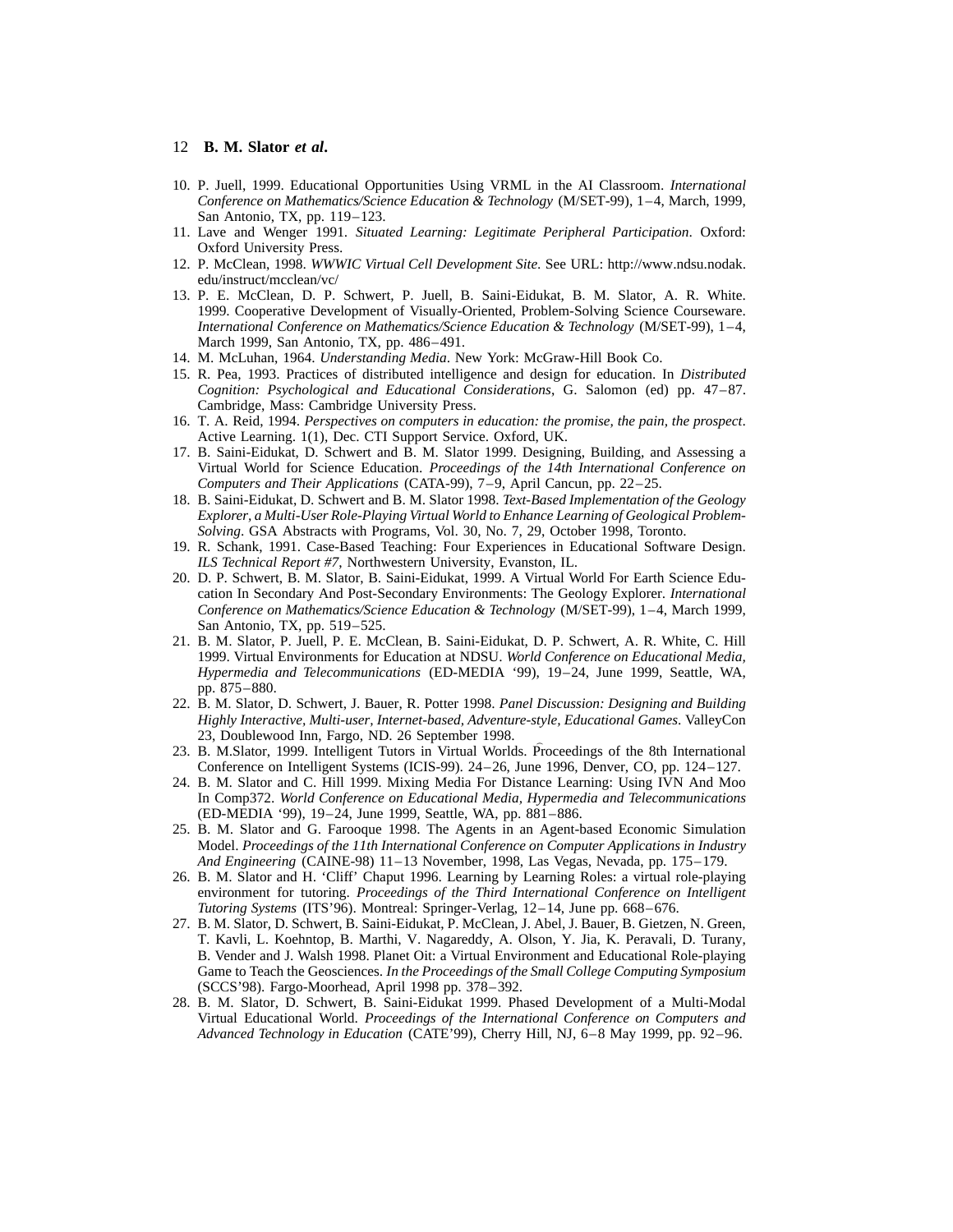- 29. B. M. Slator, J. Clark, P. Juell, J. Latimer, P. McClean, B. Saini-Eidukat, D. Schwert, A. White, N. Amalraj, S. Anderson, R. Balakrishnan, J. Bauer, A. Bergstrom, O. Borchert, J. Bozovsky, B. Chen, K. Dauner, F. Erickson, G. Farooque, C. Hill, L. Holden, J. Huck, K-D. Jian, W. Jockheck, B. Kautzman, S. Kanala, U. Kedla, T. Klein, S. Kolipaka, N. Kruger, A. Majeed, S. Maram, K. Peravali, R. Potter, M. Rose, J. Sebelius, M. Sharma, J. Stompro, L. Tilly, B. Vender, D. Vestal, P. Vorugu, E. Vossler, J. Wang, H. Wu, Y. Wu, Q. Xiao, J. Zelenak and J. Zhou 1999. Research and Development of Virtual Worlds for Immersive Instruction. *In the Proceedings of the Small College Computing Symposium* (SCCS'99). La Crosse, WI, 15–17 April 1999.
- 30. B. M. Slator, K-D. Jian, J. Bauer, B. Chen, U. Kedla, B. Vender, J. Zelenak Tools for Building Virtual Worlds for Education. *Proceedings of the 11th IEEE International Conference on Tools with Artificial Intelligence* (ICTAI-99). Chicago, IL. 9–11 November 1999, (submitted).
- 31. A. R. White, P. McClean and B. M. Slator 1999. The Virtual Cell: A Virtual Environment for Learning Cell Biology. *Proceedings of the Tenth International Conference on College Teaching and Learning: Innovation in a Global Learning Community*. 14–17 April 1999, Jacksonville, Florida.
- 32. A. R. White, P. E. McClean, and B. M. Slator 1999. The Virtual Cell: An Interactive, Virtual Environment for Cell Biology. *World Conference on Educational Media, Hypermedia and Telecommunications* (ED-MEDIA '99), 19–24 June 1999, Seattle, WA, pp. 1444–1445.
- 33. Y. Wu, 1998. *Simulation of the Biological Processes of Steroid Hormones with VRML*. MS Thesis. North Dakota State University.
- 34. H. Wu, 1998. *Forecasting Models for Economic Simulations in a Virtual Environment*. MS Thesis. North Dakota State University.



*Dr Brian Slator* is an Associate Professor of Computer Science at North Dakota State University. His research interests are Artificial Intelligence and Intelligent Educational Media. He is currently involved in several research projects in the area of immersive, multi-user, virtual environments. He is also involved in research for developing software tools for constructing virtual worlds, and innovative methods for assessing learning in virtual environments.



*Dr Paul Juell* is developing visualization tools for the AI classroom. This work is a direct outgrowth of his active research in both AI and classroom technology. His AI research is primarily aimed at developing and improving tools. His classroom technology work has included internet based distance education, changing the campus to include Web based instructional components, and video conferencing tools as part of normal classroom activities.